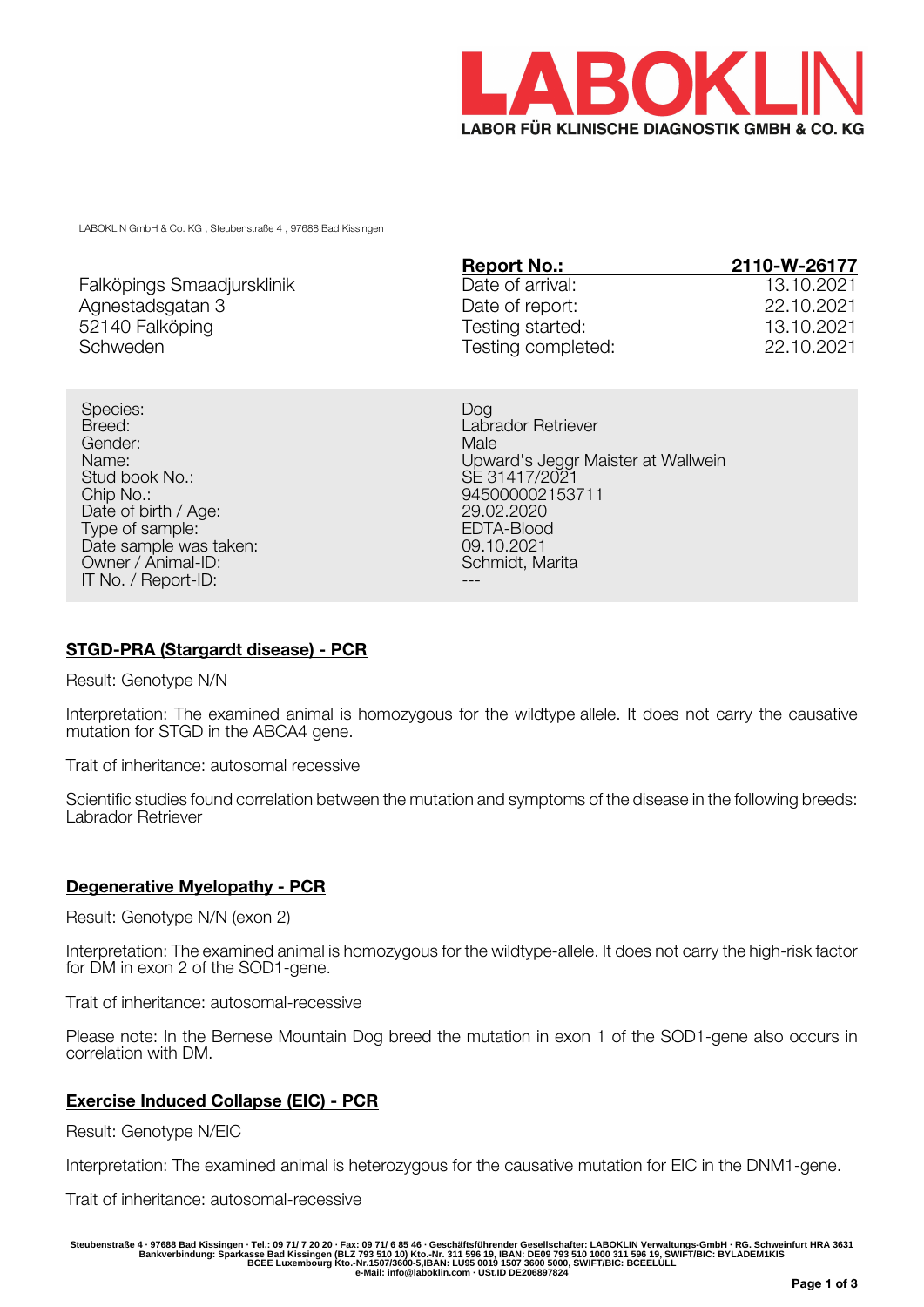

Scientific studies found correlation between the mutation and symptoms of the disease in the following breeds: Boykin Spaniel, Chesepeake Bay Retriever, Clumber Spaniel, Curly Coated Retriever, Labrador Retriever, Old English Sheepdog, Pembroke Welsh Corgi and Wirehairede Pointer

### **Hereditary nasal parakeratosis (HNPK) - PCR**

#### Result: Genotype N/N

Interpretation: The examined animal is homozygous for the wildtype-allele. It does not carry the causative mutation for HNPK in the SUV39H2-gene.

Trait of inheritance: autosomal-recessive

Scientific studies found correlation between the mutation and symptoms of the disease in the following breeds: Labrador Retriever

# **Dwarfism (Skeletal Dysplasia 2) - PCR**

Result: Genotype N/N

Interpretation: The examined animal is homozygous for the wildtype-allele. It does not carry the causative mutation for SD2 in the COL11A2-gene.

Trait of inheritance: autosomal-recessive

Scientific studies found correlation between the mutation and symptoms of the disease in the following breeds: Labrador Retriever

#### **Hereditary myopathy (CNM) - PCR**

Result: Genotype N/N

Interpretation: The examined animal is homozygous for the wildtype-allele. It does not carry the causative mutation for cnm myopathy in the PTPLA-gene.

Trait of inheritance: autosomal-recessive

Scientific studies found correlation between the mutation and symptoms of the disease in the following breeds: Labrador Retriever Other forms of myopathy cannot be excluded by this test.

#### **prcd-PRA (partner lab) - PCR**

Result: Genotype N/N (A)

Interpretation: The examined animal is homozygous for the wildtype-allele. It does not carry the causative mutation for prcd-PRA in the PRCD-gene.

Trait of inheritance: autosomal-recessive

Scientific studies found correlation between the mutation and symptoms of the disease in the following breeds: Australian cattle dog, American Cocker Spaniel, American Eskimo Dog, Australian Shepherd, Australian Stumpy Tail Cattle Dog, Barbet, Bearded Collie, Bolognese, Bolonka Zwetna, Chesapeake Bay Retriever, Chihuahua, Chinese Crested, English Cocker Spaniel, English Shepherd, Entlebucher Mountain Dog, Finnish Lapphund, German Spitz, Giant Schnauzer, Golden Retriever, Jack Russell Terrier, Karelian Beardog, Kuvasz, Lagotto Romagnolo, Lapponian Herder, Labrador Retriever, Markiesje, Norwegian Elkhound, Nova Scotia Duck Tolling Retriever, Parson Russell Terrier, Portugese Water Dog, Poodle, Schipperke, Swedish Lapphound, Silky Terrier, Spanish Water Dog, Swedish Lapphund, Wäller, Yorkshire Terrier.